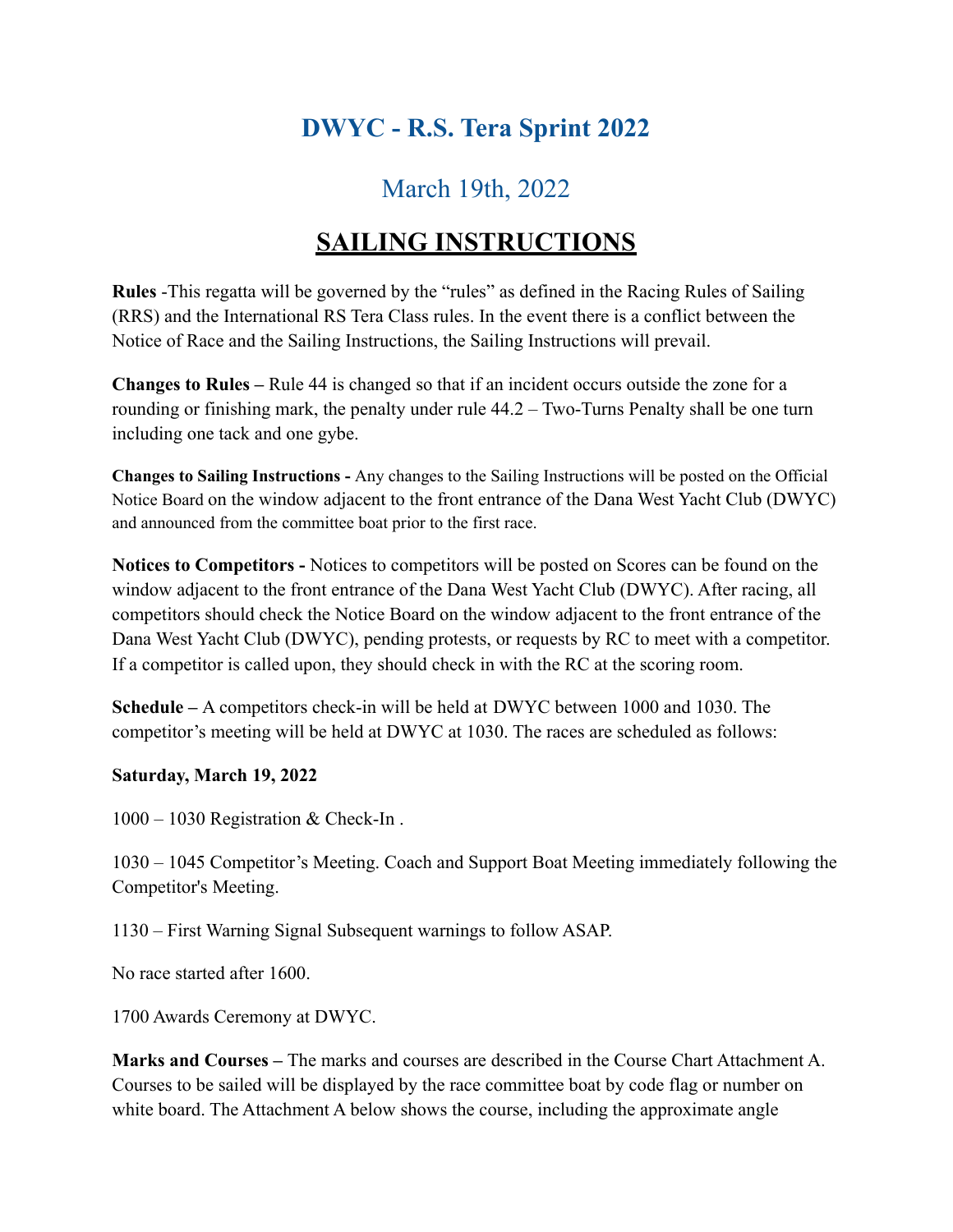between the legs, the order in which marks are to be passed, and the side on which each mark is to be left. The race committee will post or announce the course description from the Race Committee boat before the warning signal for that race.

**Restrictions -** The starting line will not be restricted**.**

**Starting Line –** The starting line will be between an orange mark for the Port end and an orange flag on the Race Committee boat for the Starboard end.

**Finish Line –** The finish line will use the orange flag on the Race Committee boat on the Port end, and an orange mark on the Starboard end.

**Reach Mark --** The reach mark will be an orange mark outside of the starting line, to the Port side of the starting pin.

**Checking In –** Competitors must check-in prior to the warning signal.

**Safety Regulations –** All participants shall be required to wear USCG approved lifejackets. All boats must comply with safety requirements of the prescribed fleet at all times. A boat that retires from a race shall notify the race committee before leaving the race area or, when that is impossible, notify regatta personnel immediately upon arriving ashore.

**Starting Sequence** – The DWYC R.S. Tera Sprint Regatta races will be started in accordance with **Appendix A**.

| Signal                  | <b>Sound</b>     | <b>Time</b>             |
|-------------------------|------------------|-------------------------|
| <b>Attention Signal</b> | 5 short          | <b>Attention Signal</b> |
| <b>Warning Signal</b>   | 3 long           | 3 minutes               |
| Preparatory Signal      | $2 \text{ long}$ | 2 minutes               |
|                         | 1 long, 3 short  | 1 minute, 30 seconds    |
|                         | 1 long           | 1 minute                |
|                         | 3 short          | 30 seconds              |
| <b>Start Signal</b>     | 1 long           | $0$ seconds             |

### **Appendix A:**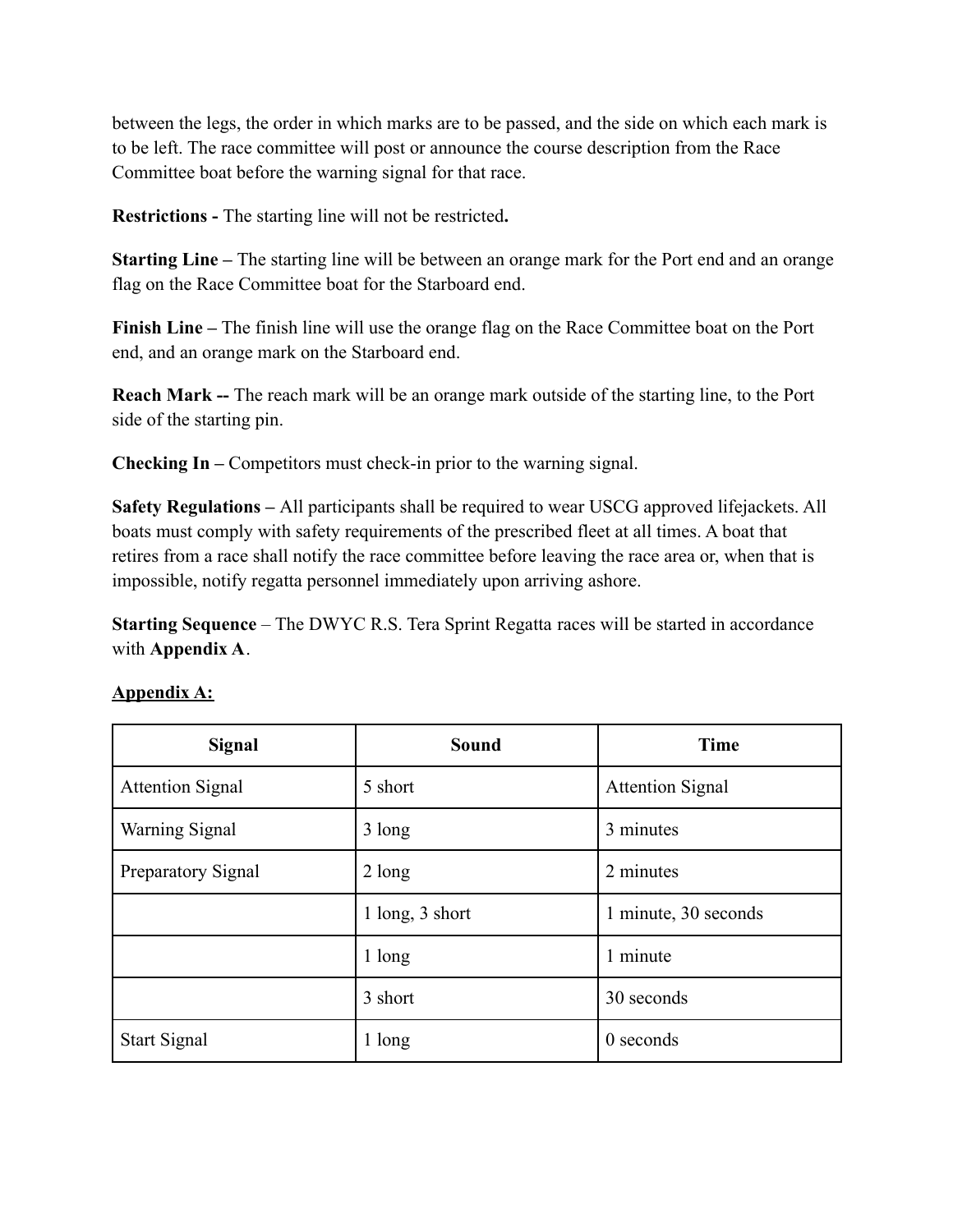**Time Restrictions --** If no boat has passed the first Windward Mark within 30 minutes the race will be abandoned. Failure to meet the target time will not be grounds for redress.

Boats failing to finish within 20 minutes after the first boat in their Class finishes the same course will be scored Time Limit Expired ("TLE") without a hearing. In such a case, the Race Committee may score the boat points equal to the number of boats finishing plus two (2). This changes RRS 35, 63.1, A4, A5, and A11.

**Flags –** Flags may be used to signal postponement, abandonment or other signals prescribed in the RRS for starting a race.

**Recalls –** Sail numbers will be hailed by the race committee for boats over early. Failure to do so will not constitute grounds for redress. Boats over early that do not properly restart will be scored OCS for that race

**Individual Recall -** 1 blast and display the "X" flag

**General Recall -** 2 blasts and display the first substitute flag

**Protests –** Protests must be filed within 30 minutes after the Race Committee docks. Protests will be heard within one hour of filing. Protest forms are available at DWYC.

A party shall submit a protest or request for redress verbally to the Race Committee. The Race Committee will accept protest notifications for five minutes after the last boat in that fleet finishes. This constitutes the time limit mentioned in the first sentence of RRS 61.3.

The Protest Committee will hear protests as soon as possible and in the order it determines. Notice of any other protest by the race committee or protest committee will also be posted. This will constitute the notification required under 61.1(b).

Only the skipper may represent a boat in a hearing. No coach or other person may represent a boat or file a protest on her behalf. This changes RRS 63.3(a).

It is the sole responsibility of each boat involved to be ready and have witnesses available when the hearing is called.

**"Three Minute Justice"** will be employed for this regatta. The jury will be made up of two coaches. The two skippers and the jurors will meet at the protest location. The protester has one minute to describe the incident including when and where it occurred, and the rule believed broken. The protestee then has one minute to present his/her side of the case. The protesting parties and the jurors may question each other. If any of the four want a witness to resolve a matter of fact, the witness has one minute to present their testimony. The jurors have one minute to reach a decision.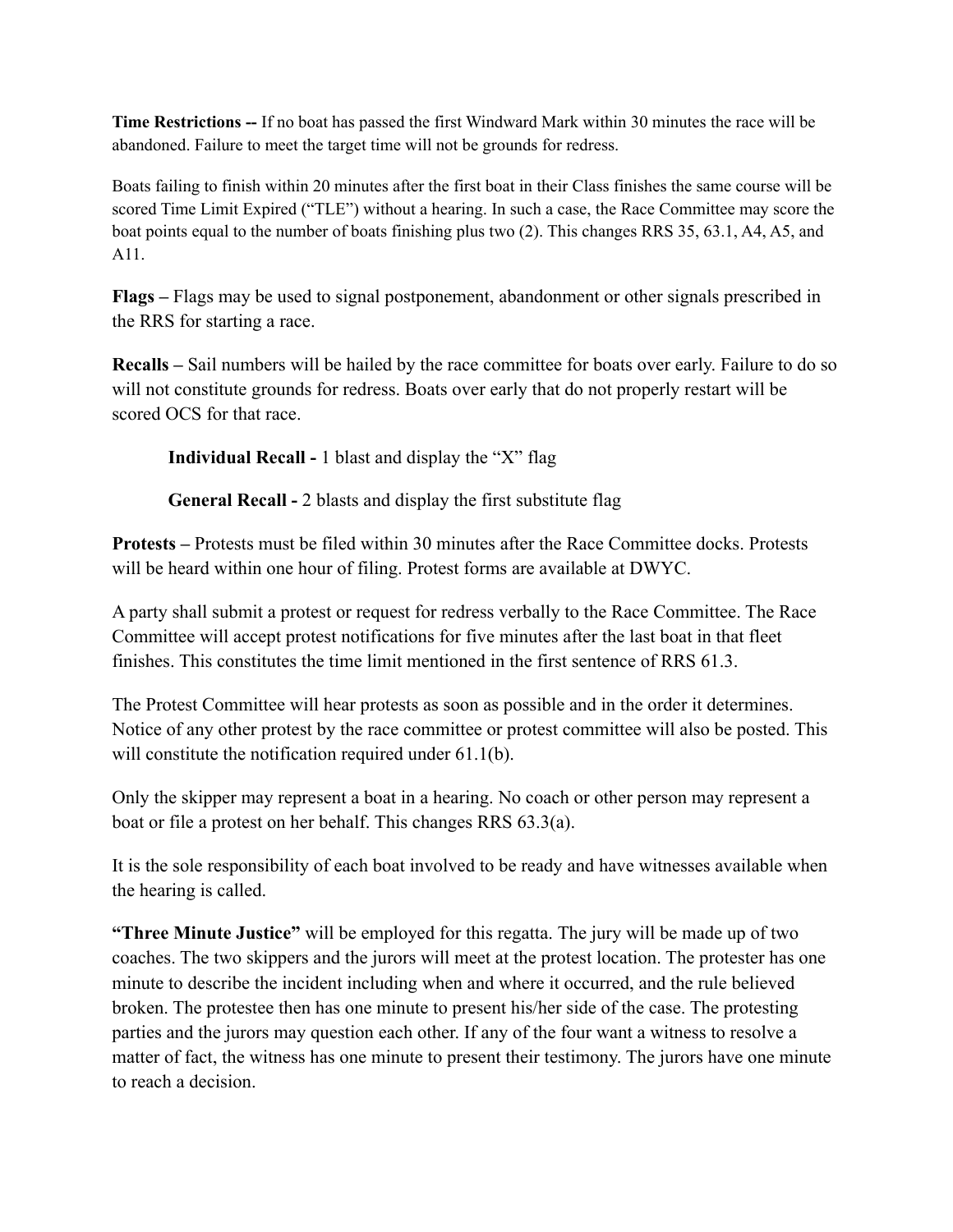**Scoring –** The DWYC R.S. Tera Sprint Regatta will consist of a minimum of one race with an estimated total of five races. One race will constitute a regatta. When five or fewer races have been completed, a boat's series score shall be the total of her race scores with no score excluded. If there are more than 5 races throw outs will apply. There will be one throw out score per 6 races. In the event of a throw out, the lowest score will be dropped from the competitor's overall score in the regatta.

**Trophies –** The awards presentation will be conducted at 1700 at DWYC on Saturday, March 19th 2022. The DWYC R.S. Tera Sprint Regatta will award 1st-3rd trophies which will be awarded to the overall first, second and third place finishers.

**Support Boats –** All coaches and support boats shall identify themselves at the register at the Coach and Support Boat Meeting immediately following the Competitor's Meeting. Boats cannot be stored at DWYC overnight unless prior arrangements have been made with DWYC. Arrangements for overnight parking on trailers must be made directly with DWYC. Coaches must attend the mandatory coach's briefing immediately following the competitor's briefing on March 19th, 2022. Coaches are expected to adhere to acceptable standards of conduct at all times during the event. **Coaches shall not give advice, instruction, or any type of assistance during racing, except to render assistance to a boat in distress.** Each support boat shall carry a VHF radio and should have the ability to monitor channels 16 and 69. Failure to comply with a Race Committee hail will be grounds for removal from the course.

**Clean Seas** – Boats shall not intentionally put trash in the water. Trash may be placed aboard support and officials boats. The penalty for breaking RRS 55 is at the discretion of the Race Management Team. Competitors are requested to bring refillable water bottles.

**Disclaimer of Liability –** Competitors participate in the regatta entirely at their own risk. See Rule 4, Decision to Race. The organizing authority will not accept any liability for material damage or personal injury or death sustained in conjunction with or prior to, during, or after the regatta. Inherent risks include strong winds and rough seas, sudden changes in weather, failure of equipment, boat handling errors, poor seamanship by other boats, loss of balance on an unstable platform and fatigue resulting in increased risk of injury. **Inherent in the sport of sailing is the risk of permanent, catastrophic injury or death by drowning, trauma, hypothermia or other causes.**

**Right to use Name and Likeness –** By participating in the DWYC R.S. Tear Sprint Regatta, all competitors (by parents or legal guardians of minors) acknowledge that they grant the Organizing Authority and its sponsors the unconditional right and authority, in perpetuity, to publish and broadcast anywhere in the world, for any purpose and in any media, the names, images, and biographical information relating to the competitors and photographs, video footage,